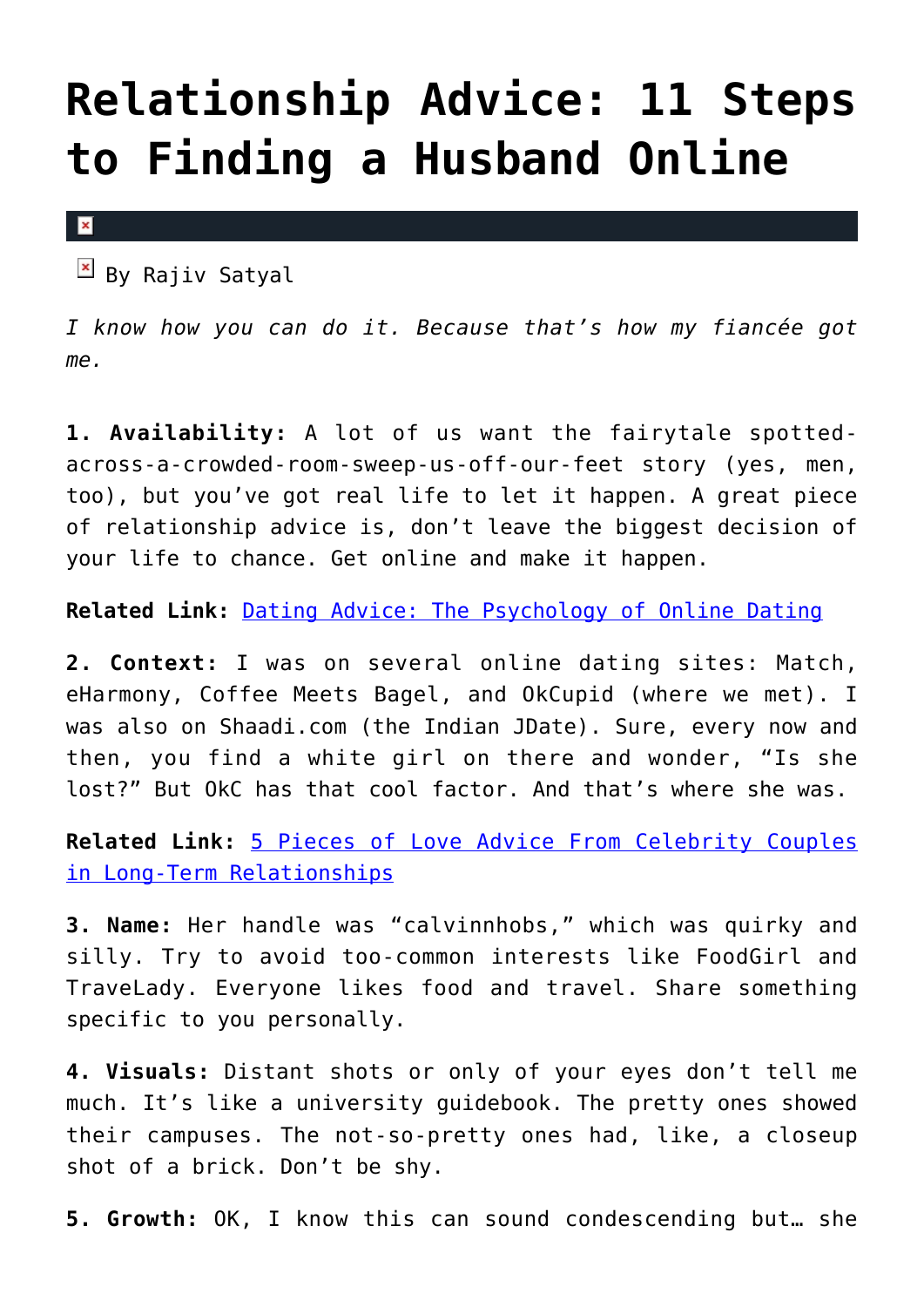had some grammatical errors in her profile. I'm a total grammar geek, so it told me I could bring something to the table. It's kind of like how women view a man who can't quite dress – she can't wait to take him shopping. If this seems too nitpicking, welcome to online dating.

**6. Mother Figure:** Couples will do lots of things together. But for couples who want them, the single biggest thing we'll do is raise kids. As such, I'm looking for a mother. I search for clues to determine whether you're a caretaker/caregiver. "I enjoy helping others through volunteering and teaching…. I always enjoy a good night cooking a great meal….Things I could never do without: Family." Boom.

**7. Specificity:** She painted the picture of who she was. "I love all things science too, so if you can stand someone talking about the latest cholesterol guidelines, the latest pics from the Mars rover, and even the effects of global warming over coffee…you are very cool!"

**8. Outreach:** I was touched and flattered that she messaged me first, especially since she was in Texas and I was in California. I'd gotten to the point that I'd also increased my radius to the max: the options are something like 25 miles, 50 miles, 100 miles, desperate.

**9. Humor:** She was funny, using words like "snazzy" to describe my shoes, quotes from standup comedians, funny capitalizations. Little things, victimless humor. Expose your fun side, but save the really edgy comebacks for when we know each other. We're looking for life partners, not bowling buddies.

**10. Patience:** She messaged me on April 30. I didn't respond until May 14 as I was traveling. OK, so the first few days were my trying to play the game. But after that, I really did get busy. And what did she do? She waited. My love advice is, people who write you RIGHT BACK come off as needy. Almost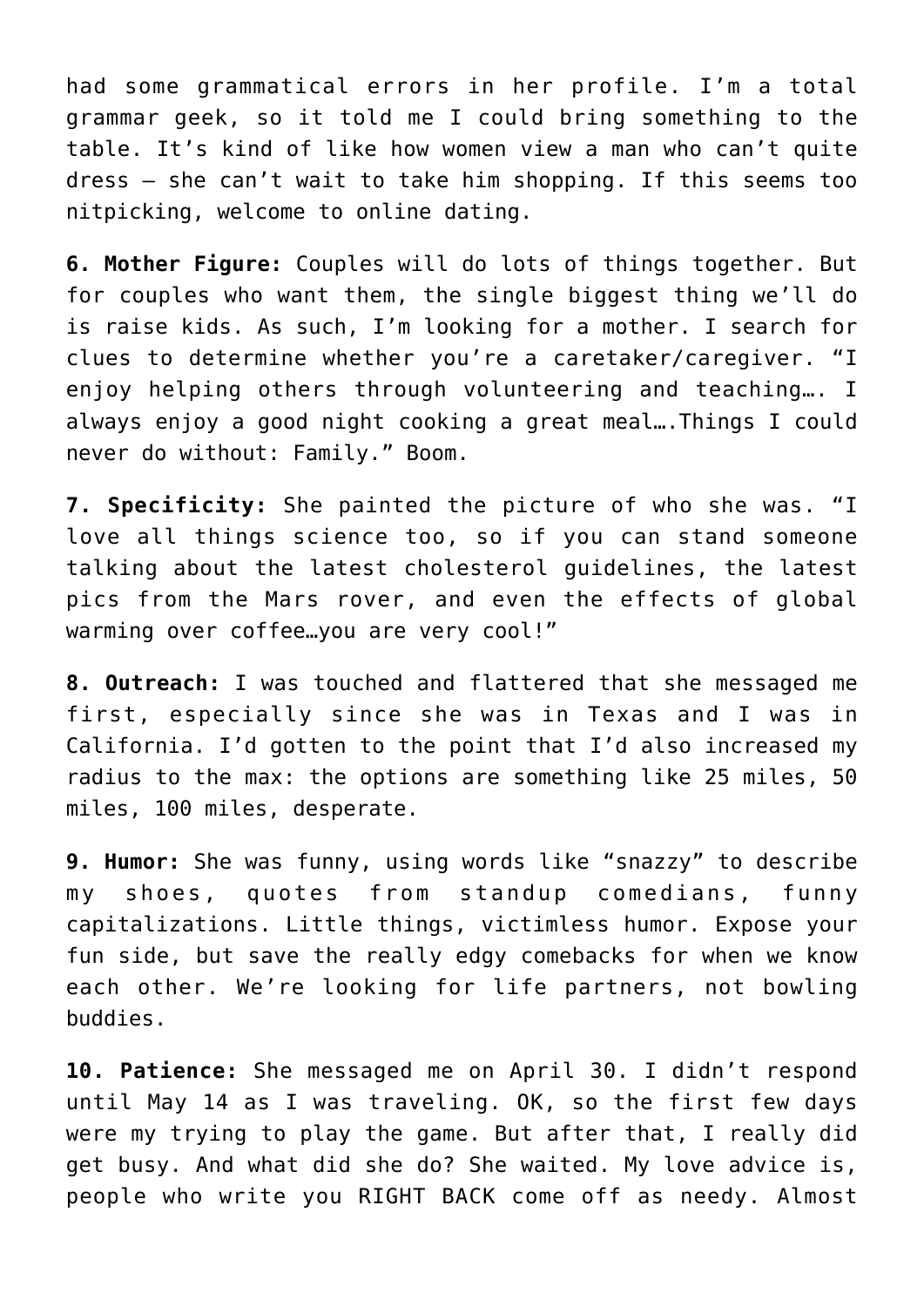everybody says, "I don't want any drama." I don't think that's true. No drama at all is boring. We all want a little – but just a little. And after she and I sent several messages back and forth, I asked her for her phone number, and we were offline.

**11. Commitment:** Within six months, we were engaged. I actually proposed to her when opening for Kevin Nealon. At that point, we figured it was probably time to disable our OkC profiles. I sent her one last note. And she replied – after a day.

## Yesterday - 11:01am

Wow. So. I don't normally do this kind of thing. But you're really cute. I'd totally, like, marry you or something.

Today  $-6:50am$ 

You're kinda cute too. I'd think of marrying you only if Kevin Nealon is there. Love you fool!!!!

*Rajiv Satyal is a standup comedian from Cincinnati, Ohio, whose witty, universal, and TV-clean act resonates around the world by covering everything from racial issues to soap bottles to his favorite topic — himself (and his relationships). This University of Cincinnati engineer and former P&G marketer has repeatedly opened for Dave Chappelle, Maz Jobrani, Tim Allen, Kevin Nealon, and Russell Peters. Rajiv has garnered 4 million+ YouTube views, performed on three continents, and been featured on NBC, NPR, Nickelodeon, Fx, Netflix, Times Now, TV Asia, and Pandora, as well as in The Wall Street Journal, Advertising Age, The Huffington Post, India Abroad, The Cincinnati Enquirer, and the LA Times. You can find Rajiv regularly performing at the Laugh Factory and Improvs in Los Angeles, acting in commercials, doing improv,*